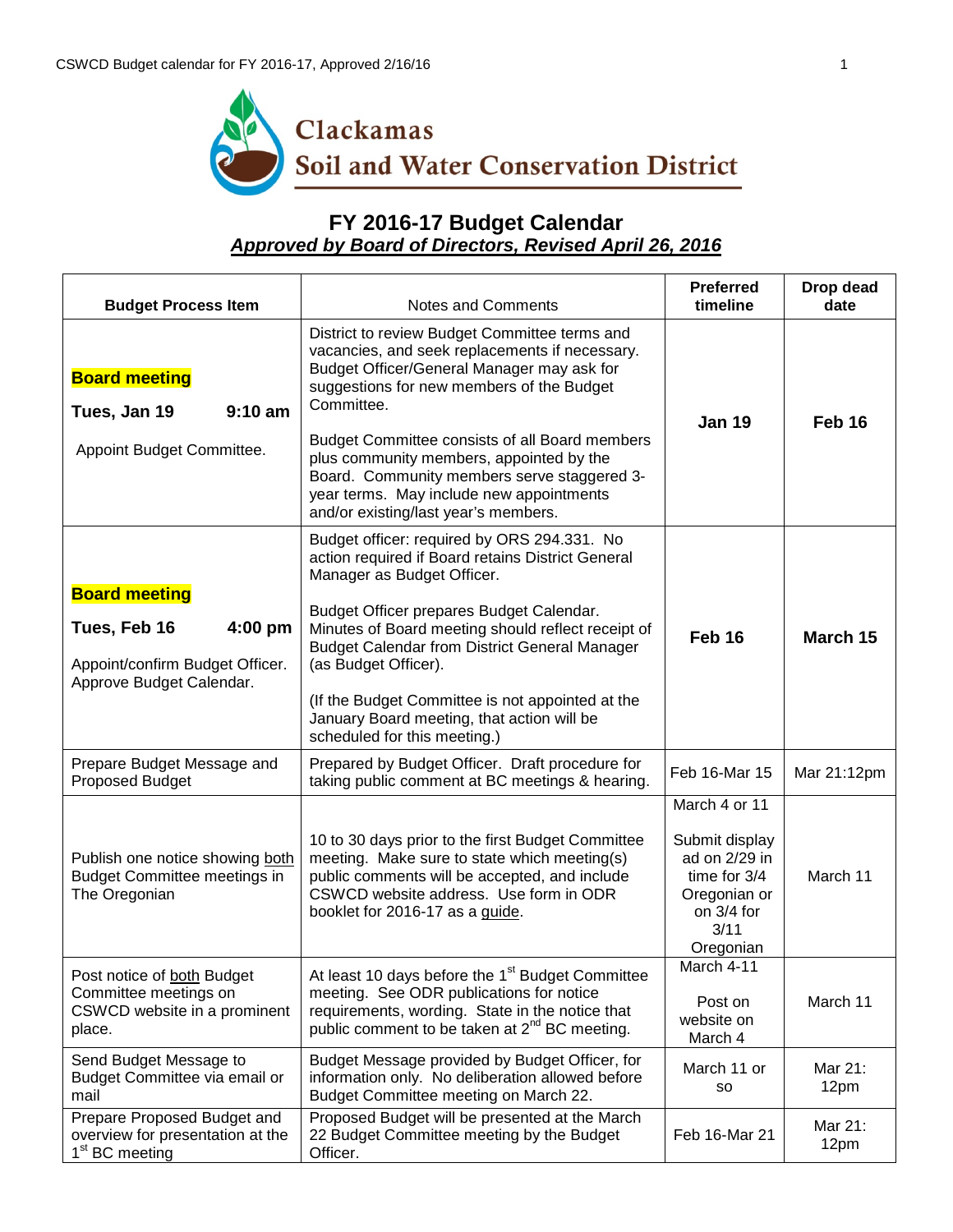| <b>Budget Committee mtg</b><br>Tues, March 22<br>3:30 pm<br>1 <sup>st</sup> Meeting                                 | Budget Committee discussion - No public<br>questions or comments taken. Appoint Presiding<br>Officer of Budget Committee. Review Budget<br>Message and receive Proposed Budget. Make<br>revisions in Budget if needed. Decide on<br>procedure for taking public comment at 2nd BC<br>meeting. A quorum of the Budget Committee is<br>required.                            | March 22                                                                              | March 22                                                                                                            |
|---------------------------------------------------------------------------------------------------------------------|---------------------------------------------------------------------------------------------------------------------------------------------------------------------------------------------------------------------------------------------------------------------------------------------------------------------------------------------------------------------------|---------------------------------------------------------------------------------------|---------------------------------------------------------------------------------------------------------------------|
| Update notice of $2^{nd}$ Budget<br>Committee Meeting on CSWCD<br>website in a prominent place                      | At least 10 days prior to the meeting. Make sure<br>to note that public comment will be taken at the<br>2 <sup>nd</sup> BC meeting. See ODR publications for notice<br>requirements, wording.                                                                                                                                                                             | April 1-15<br>Post on<br>website<br>April 8 or 15                                     | April 16                                                                                                            |
| <b>Budget Committee mtg</b><br>$2:30$ pm<br>Tues, April 26<br>2 <sup>nd</sup> (Final) Meeting                       | Budget Committee takes questions and<br>comments from the public. BC discusses the<br>Budget; makes revisions if needed. Approve<br>expenditures for each fund, the Budget overall,<br>and the property tax rate or amount to be levied.<br>Forward the Budget and tax rate to the District<br>Board. A quorum of the Budget Committee is<br>required.                    | April 26                                                                              | April 26                                                                                                            |
| Publish Notice of Tax and<br><b>Budget Hearing in The</b><br>Oregonian and on CSWCD<br>website in a prominent place | Notice of Tax and Notice of Budget Hearing can<br>be combined into single, 1-time public notice 5 to<br>30 days before hearing. Legal notice: Publish in<br>June 3 Oregonian; submit in time to proofread it<br>before publication. Must publish on June 3 or<br>June 8.                                                                                                  | Submit 5/26<br>for $6/3$<br>Oregonian;<br><b>CSWCD</b><br>website betw<br>$5/1 - 6/8$ | June 3<br>Oregonian<br>By June 8 to<br><b>CSWCD</b><br>website                                                      |
| Draft LB forms and Board<br><b>Resolutions</b>                                                                      | Draft all documents for formal adoption by the<br>Board. Have them available on June 14 so they<br>can be revised after the Hearing if needed and<br>adopted by the Board.                                                                                                                                                                                                | May 1-24                                                                              | May 25: pm                                                                                                          |
| <b>Public Hearing</b><br>4:00 pm<br>Tues, June 14                                                                   | Board will receive public comment and respond to<br>questions from all interested parties about the<br>Budget and the fiscal policy decisions reflected in<br>the Budget. Hearing is scheduled on the day of a<br>regular Board meeting. A quorum of the Board is<br>required.                                                                                            | June 14                                                                               | June 14                                                                                                             |
| <b>Board meeting</b><br>Tues, June 14<br>$4:10 \text{ pm}$<br><b>Adopt Budget &amp; Resolutions</b>                 | Make any final revisions to the Budget. Some<br>revisions can be approved by a vote; others<br>require republishing the Budget and holding<br>another Public Hearing. Resolutions to adopt<br>Budget, make appropriations, impose and<br>categorize tax. All tasks must be finished by June<br>30. This meeting is scheduled on a Regular<br>Board meeting date and time. | June 14                                                                               | June 28<br>alternate<br>date for<br>adoption<br>if major<br>changes are<br>made to the<br>Approved<br><b>Budget</b> |
| Submit tax certification<br>documents to the County Tax<br>Assessor by July 15                                      | 2 copies of LB-50 (property tax and certification)<br>form and Board resolutions to County Tax<br>Assessor. Also verify that ODA election<br>certification and boundary maps are still on file<br>with the County.                                                                                                                                                        | June 15 -<br>June 30                                                                  | Fri<br>July 15                                                                                                      |